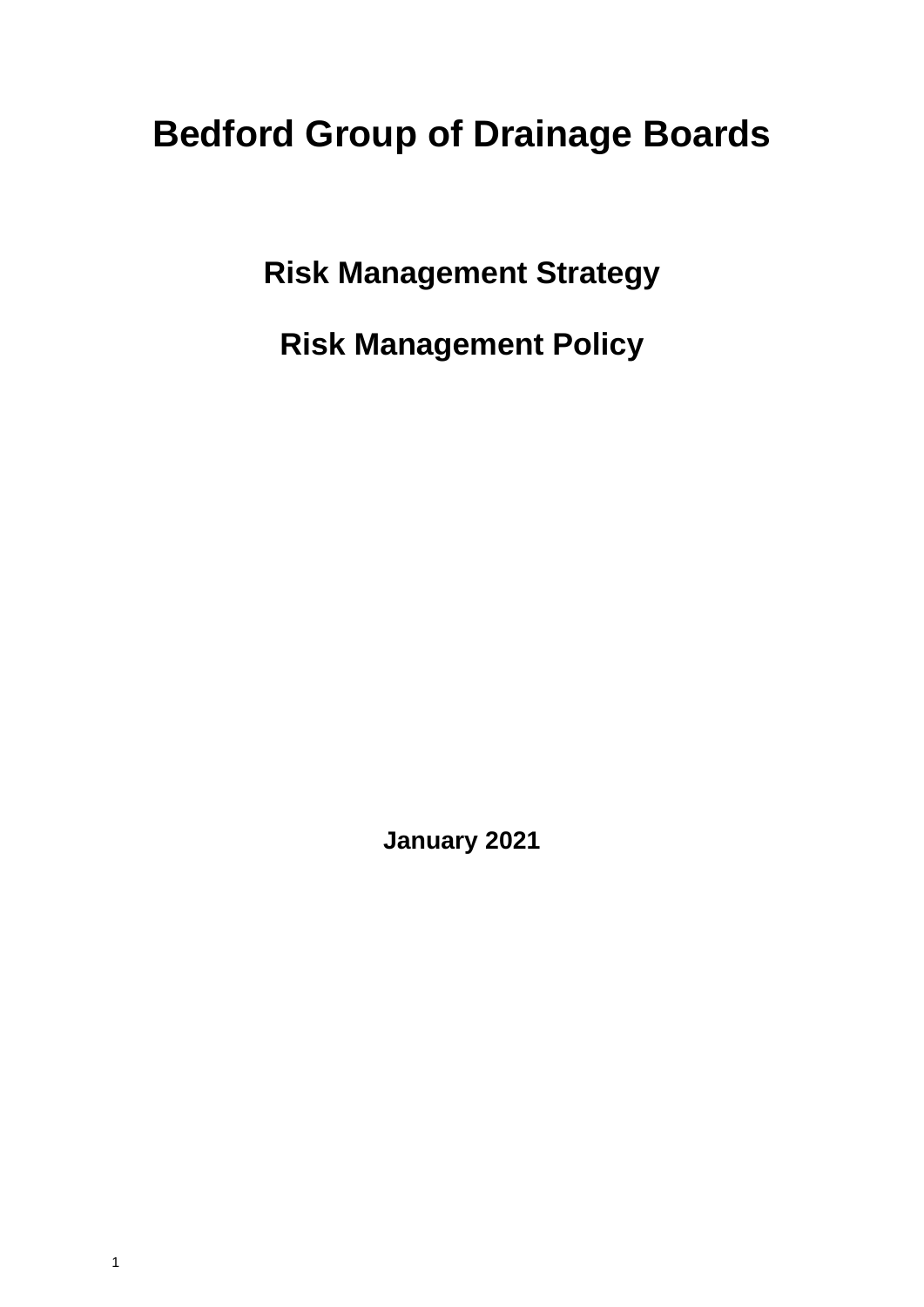# **Contents**

- 1. Purpose, Aims & Objectives
- 2. Accountabilities, Roles & Reporting Lines
- 3. Skills & Expertise
- 4. Embedding Risk Management
- 5. Risk and the Decision-Making Processes
- 6. Risk Evaluation
- 7. Risk Control
- 8. Supporting Innovation & Improvement

Appendices

- A Risk Management Strategy Statement
- B Risk Management Policy Document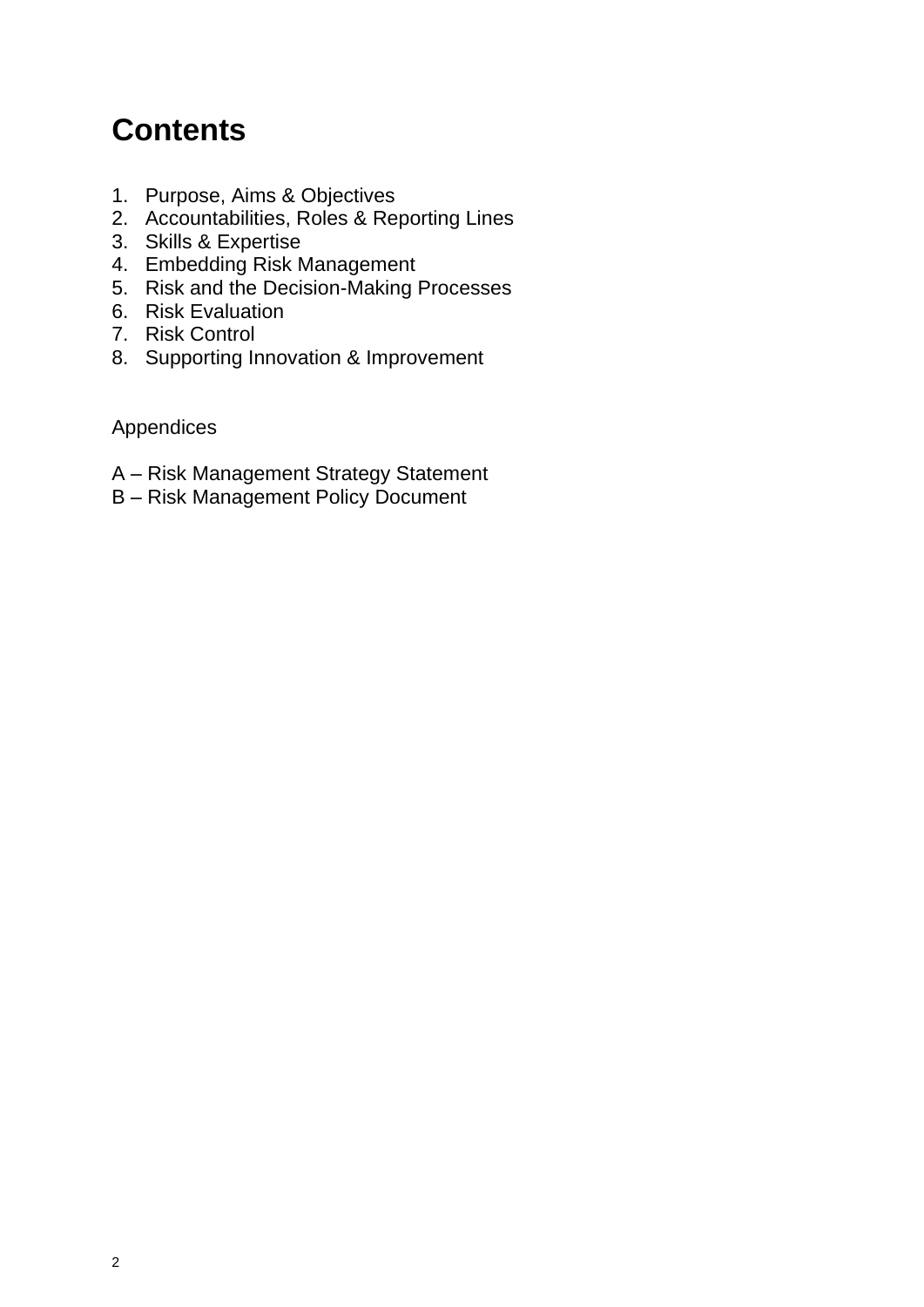#### **Risk Management Strategy**

#### **1. Purpose, Aims and Objectives**

1.1 The purpose of the Groups Corporate Risk Management Strategy is to effectively manage potential opportunities and threats to the individual Boards achieving their objectives. See attached Corporate Risk Management Policy Statement, Appendix A.

1.2 The Board serves the local community by managing water levels in ordinary watercourses and other water infrastructure within the District catchment to mitigate against the risks from flooding and drought. In delivering its functions the Board will meet its environmental obligations and commitments and seek opportunities to enhance the environment.

The Board recognises its responsibility for good governance, local accountability, and financial security, achieving value for money from all its activities. As an independent public body, the Board is committed to the pursuit of economy, efficiency, and effectiveness.

# **Background**

1.3. The Department for Environment, Food and Rural Affairs (Defra) has policy responsibility for flood and coastal erosion risk management in England. The Environment Agency is responsible for taking a strategic overview of the management of all sources of flooding and coastal erosion. Lead Local Flood Authorities (unitary authorities or county councils) are responsible for developing, maintaining, and applying a strategy for local flood risk management in their areas.

Delivery is the responsibility of a number of flood risk and coastal erosion 'Risk Management Authorities' (RMA), which includes the Bedford Group.

1.4. This strategy sets out steps to be taken to mitigate the risks to the Board's approach to meeting the national policy aims and objectives in this area, as stated in the National flood and coastal erosion risk management strategy for England 2011 (the National Strategy).

1.5 The Groups Corporate Risk Management Strategy has the following aims and objectives:

- Integration of Risk Management into the culture of the Boards
- Raising awareness of the need for Risk Management by all those connected with the delivery of services (including partners)
- Enabling the Boards to anticipate and respond to changing social, environmental, and legislative conditions
- Minimisation of injury, damage, loss and inconvenience to staff, members of the public, service users, assets etc. arising from or connected with the delivery of the Boards services
- Introduction of a robust framework and procedures for identification, analysis, assessment and management of risk, and the reporting and recording of events, based on best practice
- Minimisation of the cost of risk

1.6 To achieve these aims and objectives, the following strategy is proposed;

- Establish clear accountabilities, roles, and reporting lines for all employees
- Acquire and develop the necessary skills and expertise
- Provide for risk assessment in all decision-making processes of the Boards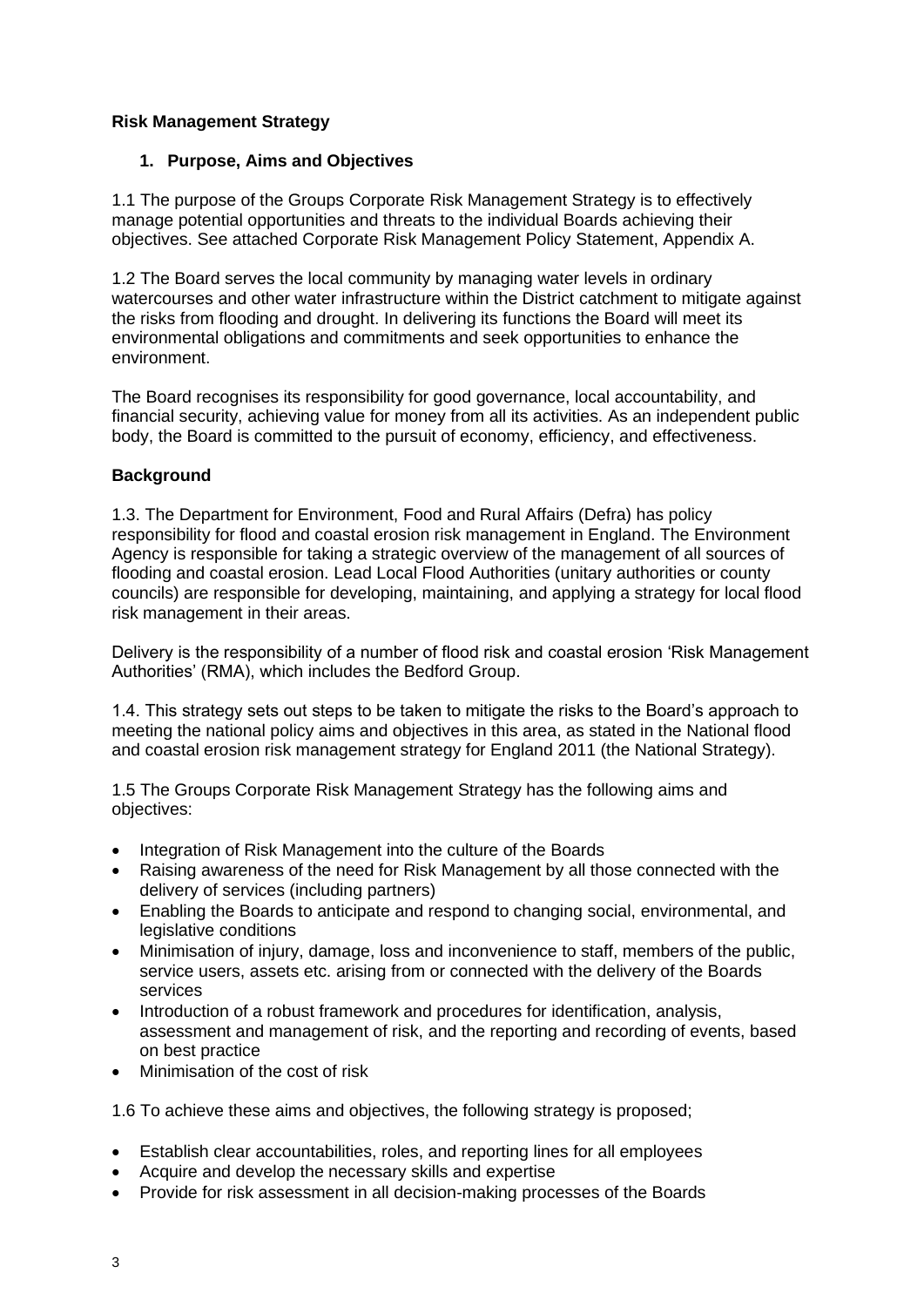- Develop a resource allocation framework to allocate (target) resources for risk management
- Develop toolkits, procedures, and guidelines for use across the Boards
- Develop arrangements to measure performance of Risk Management activities against the aims and objectives
- To make all partners and service providers aware of the Boards' expectations on risk, both generally as set out in its Risk Management Policy and where necessary in particular areas of the Boards' operations.

1.7 The Bedford Group has adopted the Audit Commission definition of Risk: 'Risk is the threat that an event or action will adversely affect the organisation's ability to achieve its objectives and to successfully execute its strategies'.

#### **2. Accountabilities, Roles and Reporting Lines**

2.1 A framework has been implemented that has addressed the following issues:

- The different types of risk Strategic and Operational
- Where it should be managed
- Corporate, Departmental and Risk Management Unit roles and accountabilities
- The need to drive the policy throughout the Group
- Prompt reporting of accidents, losses, changes etc.

2.2 In many cases, risk management follows existing service management arrangements.

2.3 Strategic risk is best managed by the Joint Management Committee (JMC) who will then report to the individual Boards.

2.4 The Groups Clerk and Chief Executive will be responsible for the Boards overall risk management strategy and will report directly to the JMC.

2.5 The Groups Director of Operations will be responsible for the Groups overall Health and Safety policy and will report to the Clerk and the Boards.

2.6 It is envisaged that the development of a risk management strategy will identify the causes of risks, encourage ownership of risk, and will allow for easier monitoring and reporting on remedial actions / controls.

#### **3. Skills and Expertise**

3.1 Having established roles and responsibilities for risk management, the Group must ensure that it has the skills and expertise necessary. It will achieve this by providing Risk Management Training for Executive Officers and where appropriate providing awareness courses that address the individual needs of both the manual workforce and office staff.

3.2 Training will include seminars focusing on best practice in risk management and awareness courses will also focus on specific risks in areas such as the following:

- Partnership working
- Project management
- Employment Law
- Operation of Board vehicles and equipment
- Manual labour tasks e.g., Health and Safety issues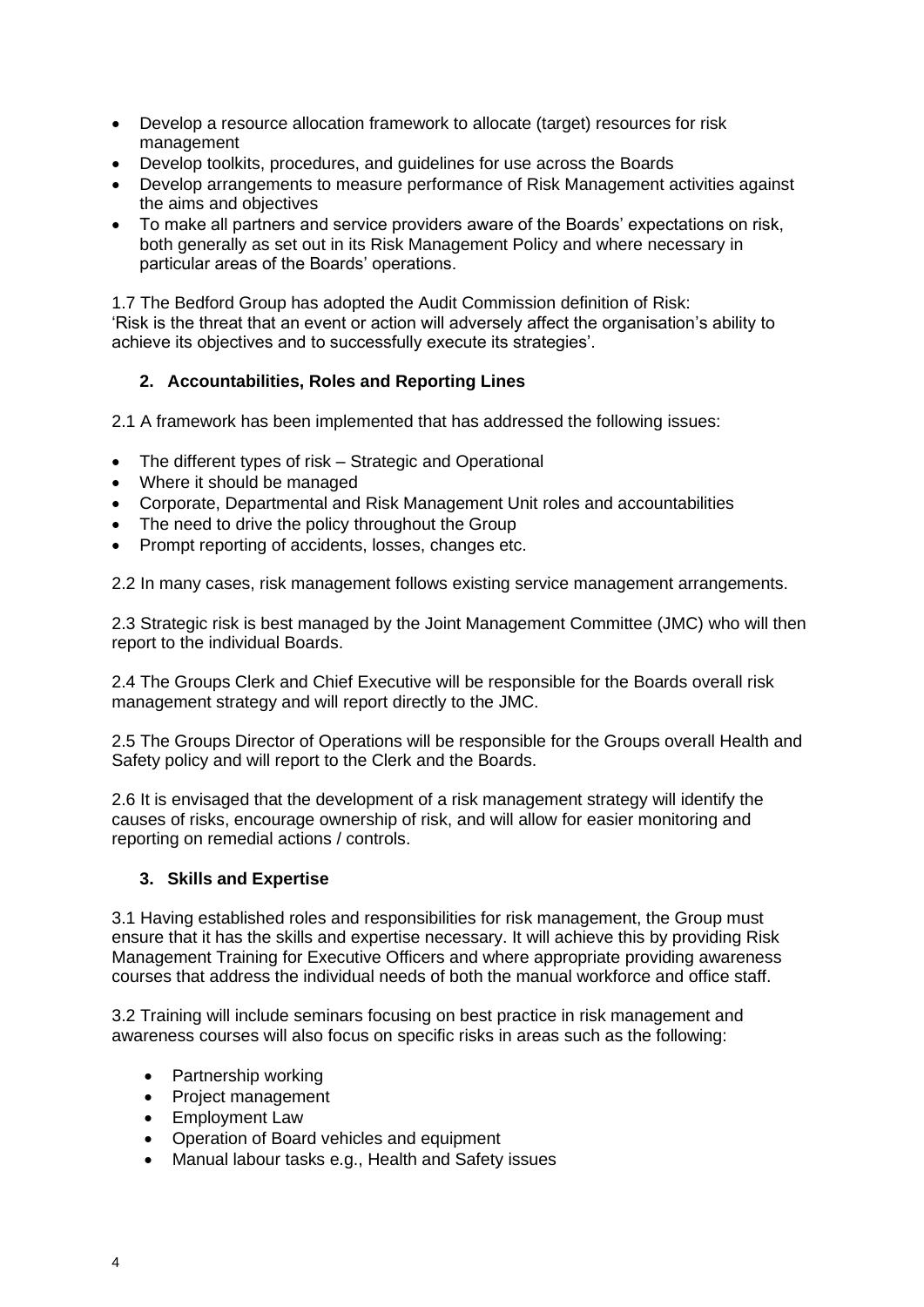#### **4. Embedding Risk Management**

4.1 Risk management is an important part of the service planning process. This will enable both strategic and operational risk, as well as the accumulation of risks from a number of areas to be properly considered. Over time the Group aims to be able to demonstrate that there is a fully embedded process.

4.2 This strategy and the information contained within the appendices provides a framework to be used by all levels of staff and Members in the implementation of risk management as an integral part of good management.

# **5. Risks and the Decision-Making Process**

5.1 Risk needs to be addressed at the point at which decisions are being taken. Where Members and Officers are asked to make decisions, they should be advised of the risks associated with recommendations being made. The training described in the preceding section will enable this to happen.

5.2 The Board will need to demonstrate that it took reasonable steps to consider the risks involved in a decision.

5.3 A template has been developed for use with all significant decision reports.

5.4 There needs to be a balance struck between efficiency of the decision-making process and the need to address risk. Risk assessment is seen to be particularly valuable in options appraisal. All significant decision reports to the, JMC or individual Boards. (including new and amended policies and strategies) should include an assessment of risk to demonstrate that risks (both threats and opportunities) have been addressed. The introduction of dynamic risk assessment will operate alongside assessment of more strategic risks and issues will be escalated to members as appropriate.

5.5 This process does not guarantee that decisions will always be right, but it will demonstrate that the risks have been considered and the evidence will support this. Any lessons learned will be identified and future actions incorporated to eliminate reduce the risk of re-occurrence.

#### **6. Risk Evaluation**

6.1 Managers have been made aware that there are a number of tools that can be used to help identify potential risks:

- Workshops.
- Scenario planning.
- Analysing past claims and other losses.
- Analysing past corporate incidents/failures.
- Health & safety inspections.
- Induction training.
- Performance Review & Development interviews.
- Staff and customer feedback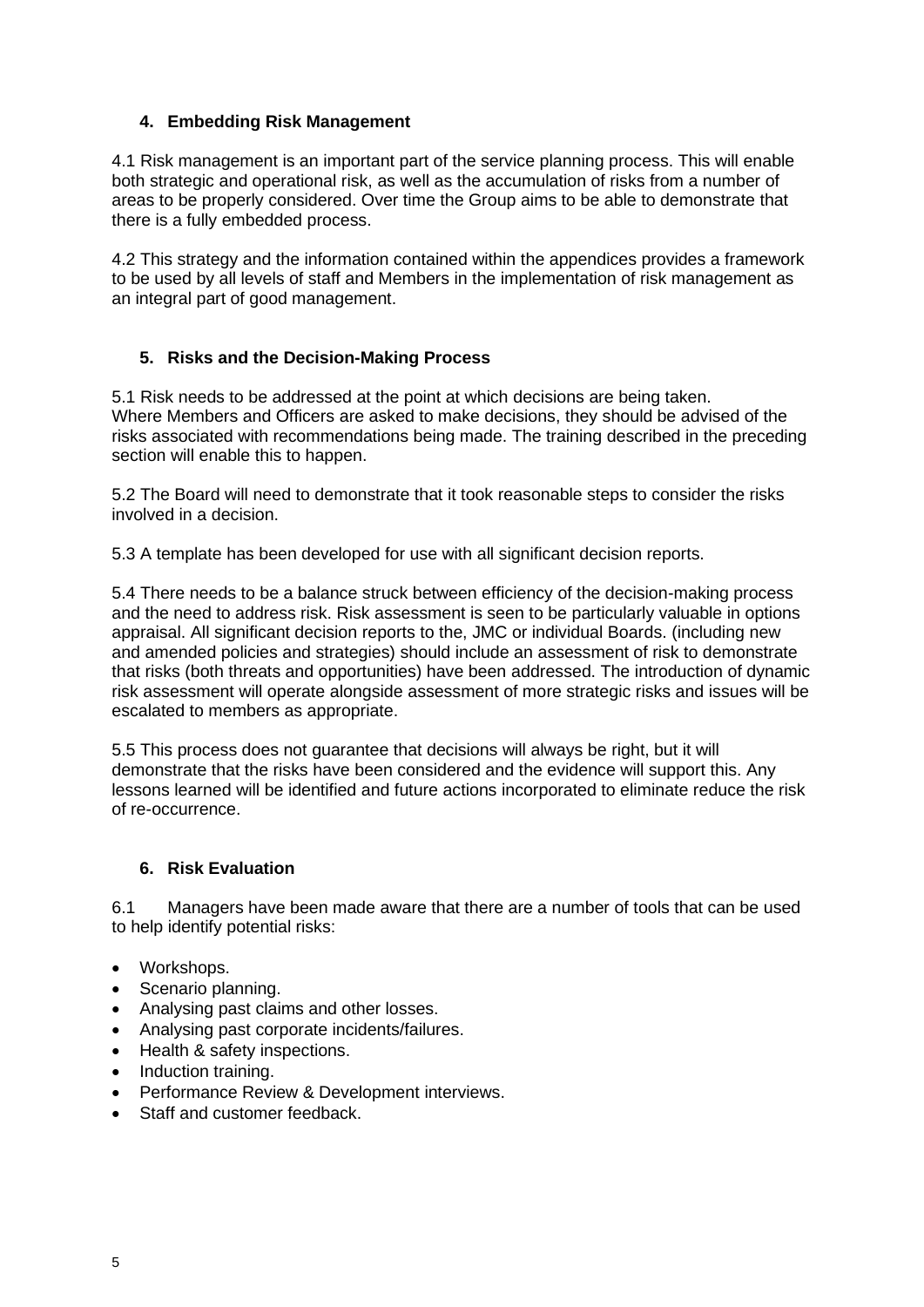- 6.2 Having identified causes and areas of potential risk, they must be analysed by:
- An assessment of impact.
- An assessment of likelihood.

This is to be done by recording the results using the risk matrix below:

### RISK ASSESSMENT MATRIX

|                 | <b>HIGH</b>   | Low Impact<br><b>High Likelihood</b><br>3                | <b>Medium Impact</b><br><b>High Likelihood</b><br>6             | <b>High Impact</b><br><b>High Likelihood</b><br>9      |
|-----------------|---------------|----------------------------------------------------------|-----------------------------------------------------------------|--------------------------------------------------------|
| occurrence<br>৳ | <b>MEDIUM</b> | Low Impact<br><b>Medium Likelihood</b><br>$\overline{2}$ | <b>Medium Impact</b><br><b>Medium Likelihood</b><br>4           | <b>High Impact</b><br><b>Medium</b><br>Likelihood<br>6 |
| ikelihood       | <b>LOW</b>    | Low Impact<br><b>Low Likelihood</b>                      | <b>Medium Impact</b><br><b>Low Likelihood</b><br>$\overline{2}$ | <b>High Impact</b><br><b>Low Likelihood</b><br>3       |
|                 |               | <b>LOW</b>                                               | <b>MEDIUM</b><br><b>Impact on the Business</b>                  | <b>HIGH</b>                                            |

The high, medium, and low categories for impact and likelihood are defined as follows:

# IMPACT

- *High* will have a catastrophic effect on the operation/service delivery. May result in major financial loss (over £100,000). Major service disruption (+ 5 days) or impact on the public. Death of an individual or several people. Complete failure of project or extreme delay (over 2 months). Many individual personal details compromised/revealed. Adverse publicity in national press.
- *Medium* will have a noticeable effect on the operation/service delivery. May result in significant financial loss (over £25,000). Will cause a degree of disruption (2 – 5 days) or impact on the public. Severe injury to an individual or several people. Adverse effect on project/significant slippage. Some individual personal details compromised/revealed. Adverse publicity in local press.
- *Low* where the consequences will not be severe and any associated losses and or financial implications will be low (up to £10,000). Negligible effect on service delivery (1 day). Minor injury or discomfort to an individual or several people. Isolated individual personal detail compromised/revealed. NB A number of low incidents may have a significant cumulative effect and require attention.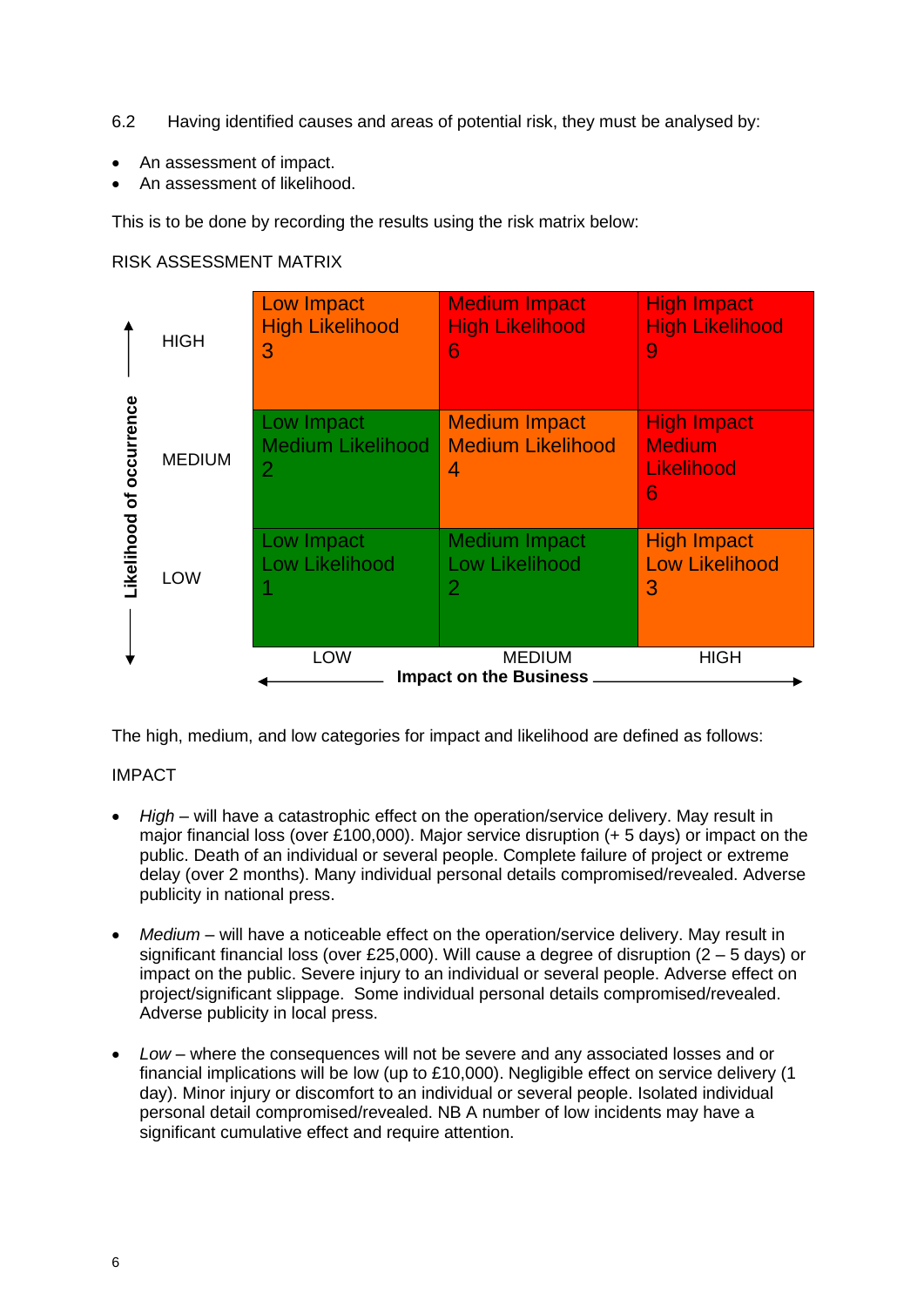#### LIKELIHOOD

- *High* very likely to happen. *(matrix score 3)*
- *Medium* likely to happen infrequently and difficult to predict. *(matrix score 2)*
- *Low* most unlikely to happen. *(matrix score 1)*

# **7. Risk Control**

7.1 Using the risk matrix produces a risk rating score that will enable risks to be prioritised using one or more of the "four T's"

- **Tolerate - score >2 - accept the risk**
- **Treat - score 3 – 4 - take cost effective in-house actions to reduce the risk**
- **Transfer – score 6 - let someone else take the risk (e.g., by insurance or passing responsibility for the risk to a contractor)**
- **Terminate – score 9 - agree that the risk is too high and do not proceed with the project or activity**

7.2 Risk assessment and risk matrices provide a powerful and easy to use tool for the identification, assessment, and control of business risk. It enables managers to consider the whole range of categories of risk affecting a business activity. The technique can assist in the prioritisation of risks and decisions on allocation of resources. Decisions can then be made concerning the adequacy of existing control measures and the need for further action. It can be directed at the business activity as a whole or on individual departments/sections/functions or indeed projects.

# **8. Supporting Innovation and Improvement**

8.1 Risk Management will be incorporated into the business planning process for the Group with a risk assessment of all business aims being undertaken as part of the annual Estimates process.

8.2 The Groups internal auditor will have a role in reviewing the effectiveness of control measures that have been put in place to ensure that risk management measures are working.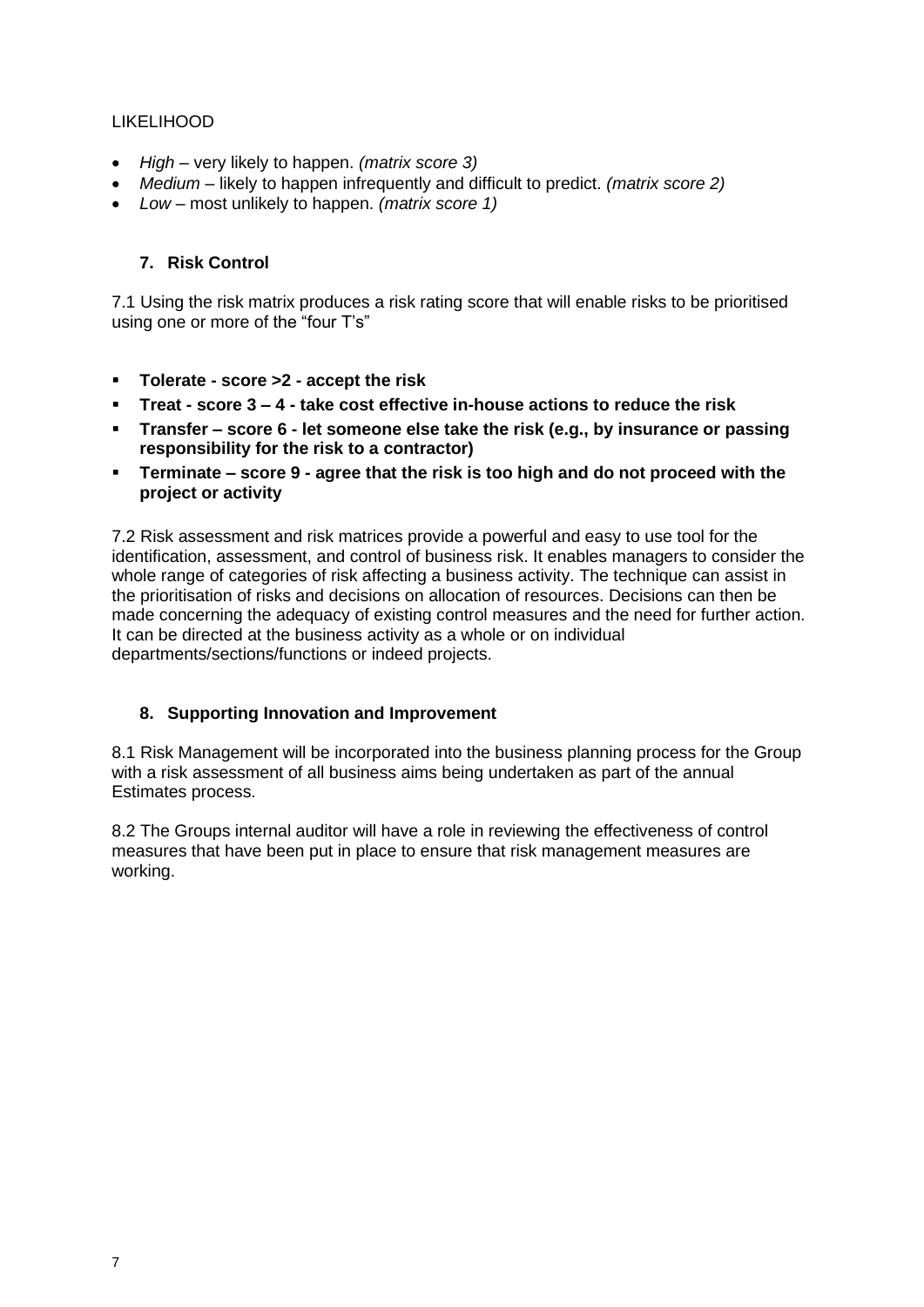# **Appendix A**

#### **RISK MANAGEMENT STRATEGY STATEMENT**

The Group believes that risk is a feature of all businesses. Some risks will always exist and can never be eliminated: they therefore need to be appropriately managed.

The Group recognises that it has a responsibility to manage hazards and risks and supports a structured and focused approach to managing them by approval each year of a Risk Management Strategy.

In this way the Group will improve its ability to achieve its strategic objectives and enhance the value of services it provides to the community.

#### **The Groups Risk Management objectives are to:**

- Embed risk management into the culture and operations of the Group
- Adopt a systematic approach to risk management as an integral part of service planning and performance management
- Manage risk in accordance with best practice
- Anticipate and respond to changing social, environmental, and legislative requirements
- Ensure all employees have clear responsibility for both the ownership and cost of risk and the tools to effectively reduce / control it

#### **These objectives will be achieved by:**

- Establishing clear roles, responsibilities, and reporting lines within the organisation for risk management
- Incorporating risk management in the Groups decision making and operational management processes
- Reinforcing the importance of effective risk management through training
- Incorporating risk management considerations into Service / Business Planning, Project Management, Partnerships & Procurement Processes
- Monitoring risk management arrangements on a regular basis

#### **The benefits of Risk Management include:**

- Safer environment for all
- Improved public relations and reputation for the organisation
- Improved efficiency within the organisation
- Protect employees and others from harm
- Reduction in probability / size of uninsured or uninsurable losses
- Competitive Insurance Premiums (as insurers recognise the Board as being a "low risk")
- Maximise efficient use of available resources.